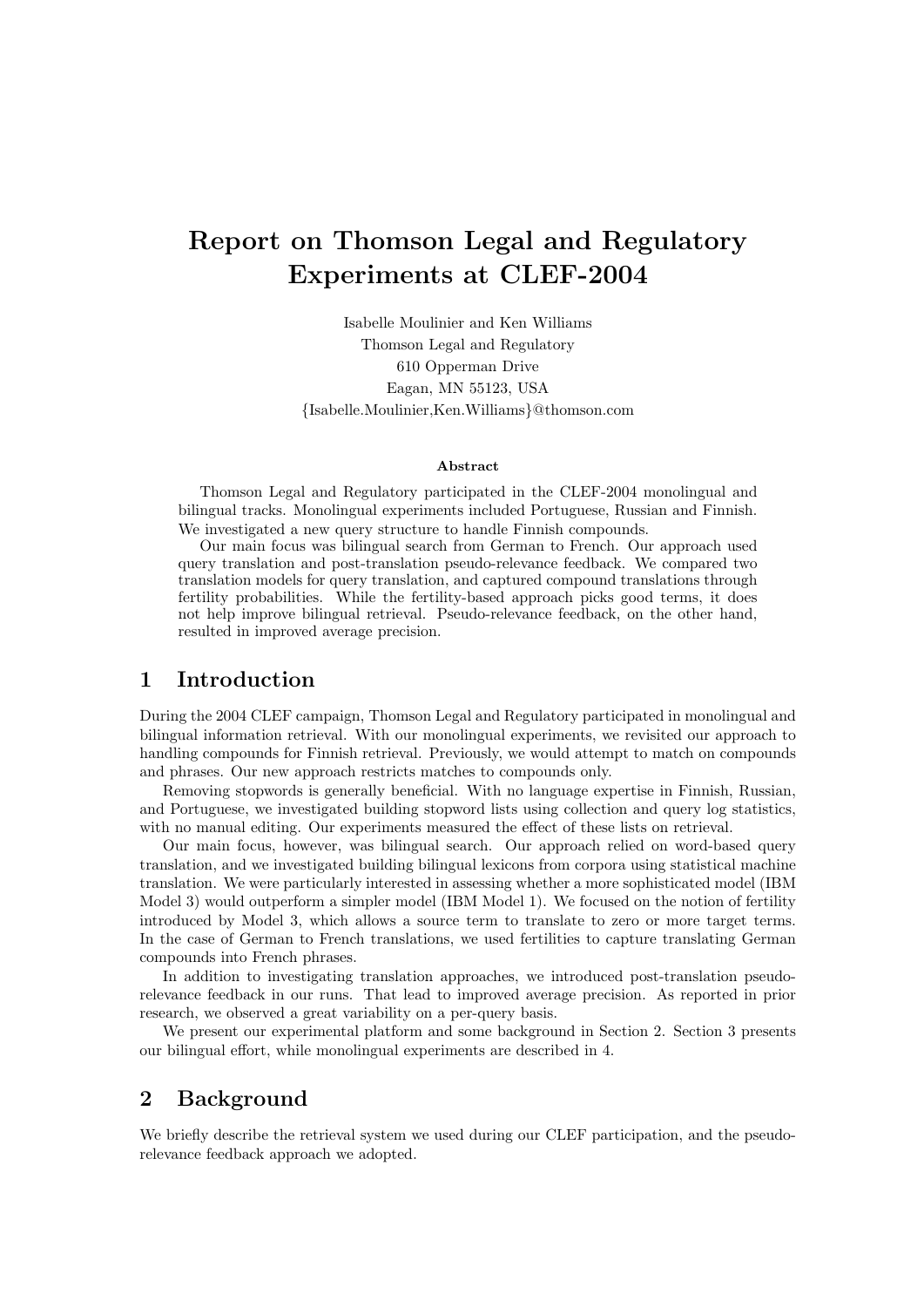## 2.1 The WIN system

The WIN system is a full-text natural language search engine, and corresponds to TLR/West Group's implementation of the inference network retrieval model. While based on the same retrieval model as the INQUERY system [CCB92], WIN has evolved separately and focused on the retrieval of legal material in large collections in a commercial environment that supports both Boolean and natural language searches [Tur94].

Indexing Indexing of European languages considers tokens (words) as indexing units. Tokens are identified by localized tokenization rules (e.g. detecting apostrophes in French). Tokens are also stemmed using a morphological stemmer<sup>1</sup> which also identifies compounds and their parts for compound-rich languages such as Finnish or German.

WIN does not apply a stopword list during indexing, but it does when searches are performed. As a result, all terms are indexed, although it is possible to omit some terms in document length statistics.

Document retrieval Document retrieval in WIN can be decomposed into two components: query formulation and document scoring. Query formulation identifies query concepts, while scoring find matches for such concepts in documents.

Query formulation identifies "concepts" in natural language text, and imposes a Bayesian belief structure on these concepts. In many cases, each term in the natural language text represents a concept, and a flat structure gives the same weight to all concepts. However, phrases, compounds or misspellings can introduce more complex concepts, using operators such as "natural phrase," "compound," or "synonym."

We used a standard *tf-idf* scheme for computing term beliefs in all our runs. The belief of a single concept is given by:

$$
bel_{term}(Q) = 0.4 + 0.6 * t_{norm} * id_{norm}
$$

where

$$
tf_{norm} = \frac{\log(tf + 0.5)}{\log(tf_{max} + 1.0)}
$$
 and 
$$
idf_{norm} = \frac{log(C + 0.5) - log(df)}{log(C + 1.0)}
$$

and tf is the number of occurrences of the term within the document,  $tf_{max}$  is the maximum number of occurrences of any term within the document,  $df$  is the number of documents containing the term and C the total number of documents in the collection.  $t_{max}$  is a weak approximation for document length.

The final document score is an average of the document score as a whole and the score of the best portion, where the best portion is dynamically computed based on query concept occurrences.

#### 2.2 Pseudo-relevance feedback

Past research has reported on the benefits of pseudo-relevance feedback. For example, the relevance feedback incorporated in OKAPI BM-25 model has been successful at CLEF (cf. [Sav01]). Recently, alternative approaches to selecting relevant documents have been introduced; for example, Sakai and Sparck-Jones [SSJ01] investigated using document summaries to support pseudorelevance feedback.

Our approach to pseudo-relevance feedback follows the work outlined by Haines and Croft [HC93] where feedback was added to Inquery.

Term selection We use a Rocchio-like formula to select terms for expansion:

$$
sw = \frac{\beta}{|R|} \sum_{d \in R} (tf_{norm} * idf_{norm}) - \frac{\gamma}{|\overline{R}|} \sum_{d \in \overline{R}} (tf_{norm} * idf_{norm}) \tag{1}
$$

<sup>1</sup>We are using the stemmer commercialized by Inxight within the LinguistX platform.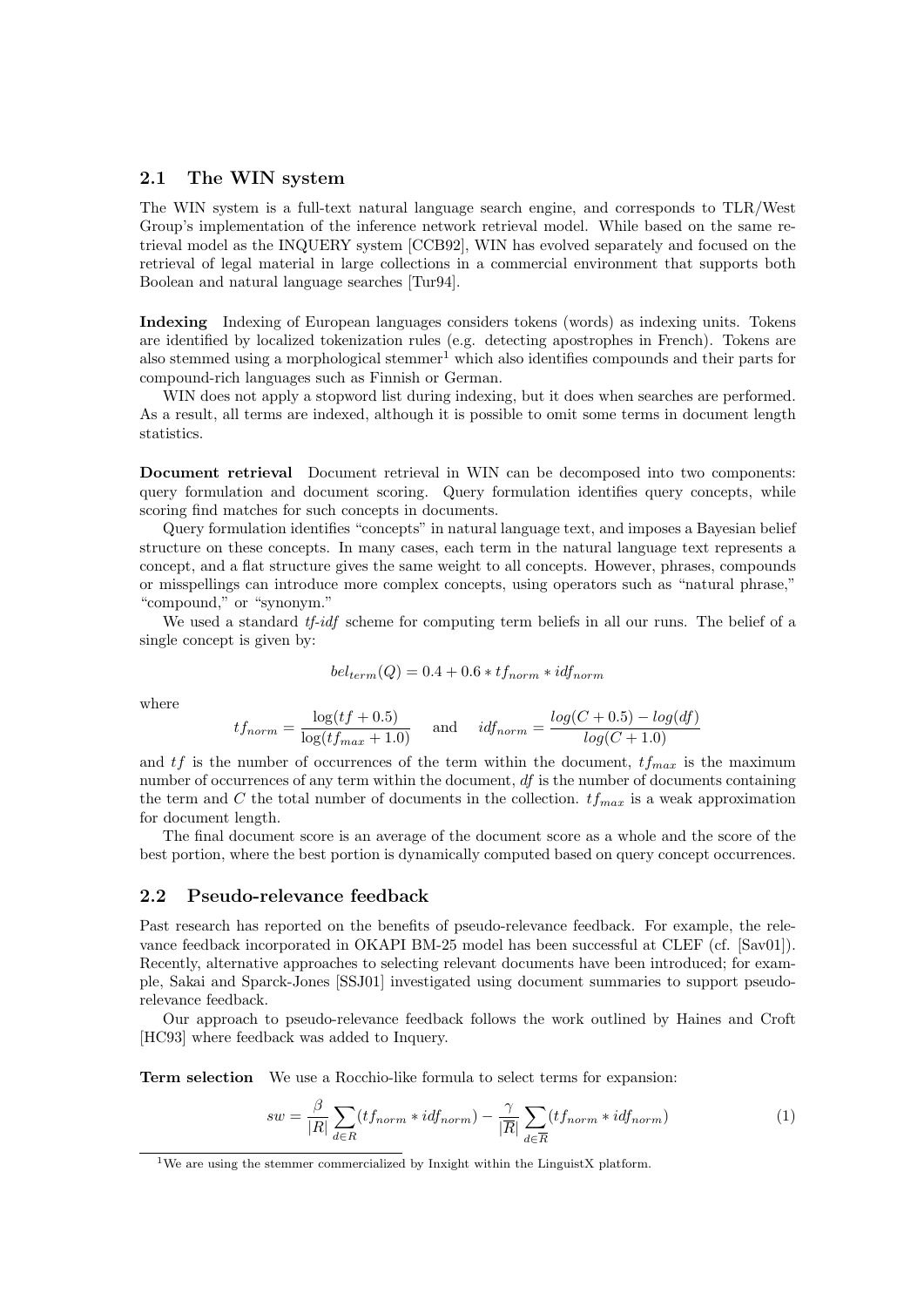where R is the set of documents considered relevant,  $\overline{R}$  the set of documents considered not relevant, and |X| denotes the cardinality of set X.  $tf_{norm}$  and  $idf_{norm}$  are defined in the previous section. The  $\beta$  and  $\gamma$  weights are set experimentally.

We select terms for expansion solely on the basis of documents. We do not favor terms that appear in the original query during term selection. The sets of documents R and  $\overline{R}$  are extracted from the document list returned by the original search:  $R$  correspond to the top  $n$  documents, and  $\overline{R}$  to the bottom m, where n and m are determined through experiments on training data.

Reformulated query We append  $N$  selected terms to the query, eliminating any terms already present in the original query. In addition, each added term is weighted by the  $tf_{norm}$  part of the selection weight. Weights of original query terms remain unchanged.

# 3 Bilingual experiments

Our approach to bilingual search relies on word-by-word query translation using bilingual lexicons. We build our lexicons from parallel corpora using a statistical machine translation toolkit. In particular, we investigate how parameters from the translation models can be leveraged for selecting translations for German compounds.

# 3.1 Background

In a cross-lingual search system, user queries and documents may not share the same language. Before matching between documents and queries can happen, some level of translation is required. Conventional approaches separate the translation and retrieval processes, with translation occurring prior to retrieval. However, recent efforts use language modeling [KNS03] to integrate translation and retrieval in a unified model.

We focused on query translation [HG96], rather than document translation [OH97] or the translation of both queries and documents [BRS01]. Query translation can be performed using machine translation tools [Sav01] such as Systran, machine readable dictionaries [HG96], and bilingual lexicons learned from parallel or comparable corpora. Such bilingual lexicons include similarity thesauri [SBS97] which capture the notion of translation and related terms at once; and probability tables from statistical machine translation (e.g. the table constructed by IBM Model 1) which attempt to encode exact translations only.

With queries being translated term-by-term using bilingual lexicons, a term may have multiple possible translations. By taking advantage of query structures available in INQUERY, Pirkola [Pir98] has shown that grouping translations for a given term is a better technique than allowing all translations to contribute equally.

## 3.2 German to French translation: translating compounds

In previous CLEF campaigns, we constructed similarity thesauri from comparable corpora, and used the thesauri to translate queries concept-by-concept. Such an approach worked fairly well, and we obtained promising results on French-English and Spanish-English retrieval. This year, we used the statistical machine translation toolkit GIZA++ [ON00] to build bilingual lexicons. Future work will include comparing both translation approaches for term-by-term query translation.

Translation models 1 and 3 [BDPDPM93] introduced five models of increasing complexity. We chose to compare Model 1 and Model 3. Model 1 is intended to capture individual word translations, while Model 3 introduces modeling of local alignments and fertilities. We were particularly interested in the notion of fertility, which allows a source term to translate to zero or more target terms. In the case of German to French translations, we hoped that fertilities would capture translating German compounds into French phrases.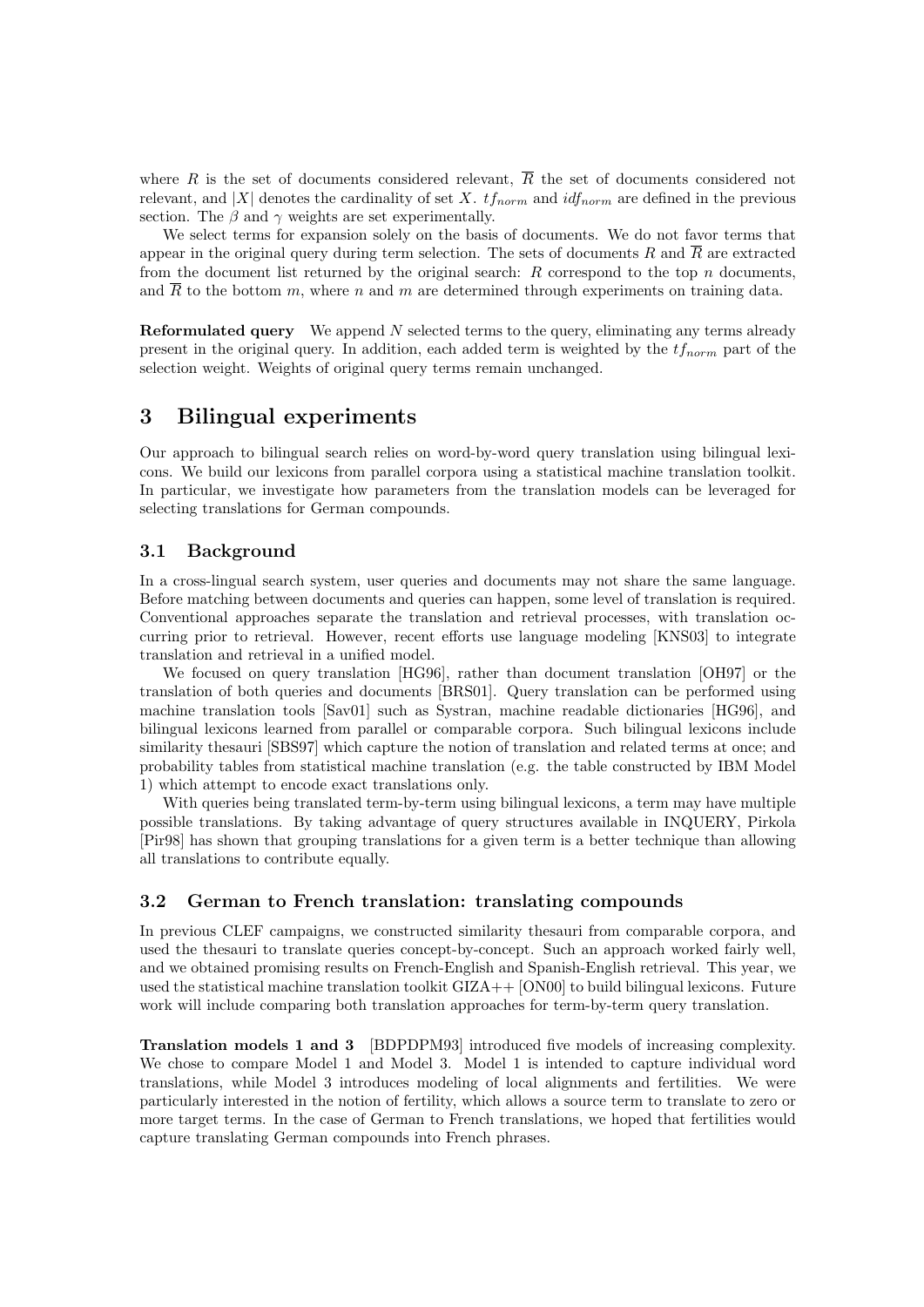Using translation and fertility probabilities Using the  $GIZA++$  toolkit, we trained models 1 and 3 on the Europarl corpus [Koe02]. We did not use the decoding phase typically associated with statistical machine translation. We simply used the translation and fertility probabilities generated by  $GIZA++$  for each source term d and target term f:

- $t^1(f|d)$ , model 1 translation probabilities for model 1,
- $t^3(f|d)$ , model 3 translation probabilities for model 3,
- $n(\phi|d)$  where  $\phi = 0...9$ , fertility probabilities for model 3, and
- $p_0$ , the fertility probability for the empty notion.

We subsequently defined two translation methods: a word-based method and a fertility-based method.

The word-based method lex selects the  $n$  most probable translations of each source term  $d$ using the translation probabilities. To limit adding spurious translations, we threshold translation probilities to a fixed value  $p_{min}$ . Consequently, the lex method may select 0 to n translations for a given term.

The fertility-based approach fert represents our attempt at capturing the translation of German compounds. With this approach, we select one translation per source term, but each translation may include multiple terms. The fert model generates for each source term  $d$  a translation set of the m most probable target terms  $f_1, \ldots, f_m$ , ranked according to their translation probabilities  $t^3(f_i|d)$ . The number of selected terms m is given by

ArgMax 
$$
\left\{\n \begin{array}{ll}\n n(\phi|d) * p_0 & \text{if } \phi = 0 \\
n(\phi|d) * \sum_{i=1}^{\phi} t^3(f_i|d) & \text{if } \phi > 0\n \end{array}\n\right.
$$

Examples of selected translations are reported in Table 1. The first three examples capture the adequate translation for the German term. The last example, "Lawinenunglücken," is only partially translated to "avalanches" (the disaster aspect is missing). In addition, the fert method selects far too many terms because the mass of translation probabilities outweighs the fertility factor.

Additional processing of non-translated terms We performed some additional processing for non-translated terms, i.e. terms with no entry in the bilingual lexicons. In particular, we focused on compounds that did not appear in the parallel corpus.

When no translation was found for a German term, we first stemmed the German term. If translations were found for the stemmed term, we associated these translations to the original term. If still no translation was found and the stemmed term was identified as a compound, we applied the translation process to each stemmed part. The original term was associated with the translations of the compound parts. Finally, when no translation was found, the original German term was kept as the translation. Examples of compounds translated via this additional processing are given in Table 2.

Query formulation We followed [Pir98] and others in structuring translated queries to give the same importance to each original term, regardless of the number of translations. We grouped multiple translations under a weighted #SUM node. The weight associated with each translation is its translation probability.

We also investigated using a proximity operator when translating compound terms. When the original German term was a compound, we grouped all translations under the  $\#\text{NPHR}$  operator<sup>2</sup>.

<sup>2</sup>The WIN #NPHR operator corresponds to Inquery phrase operator, and includes partial credit. Partial credit enables both the operator and its children to contribute to document belief scores.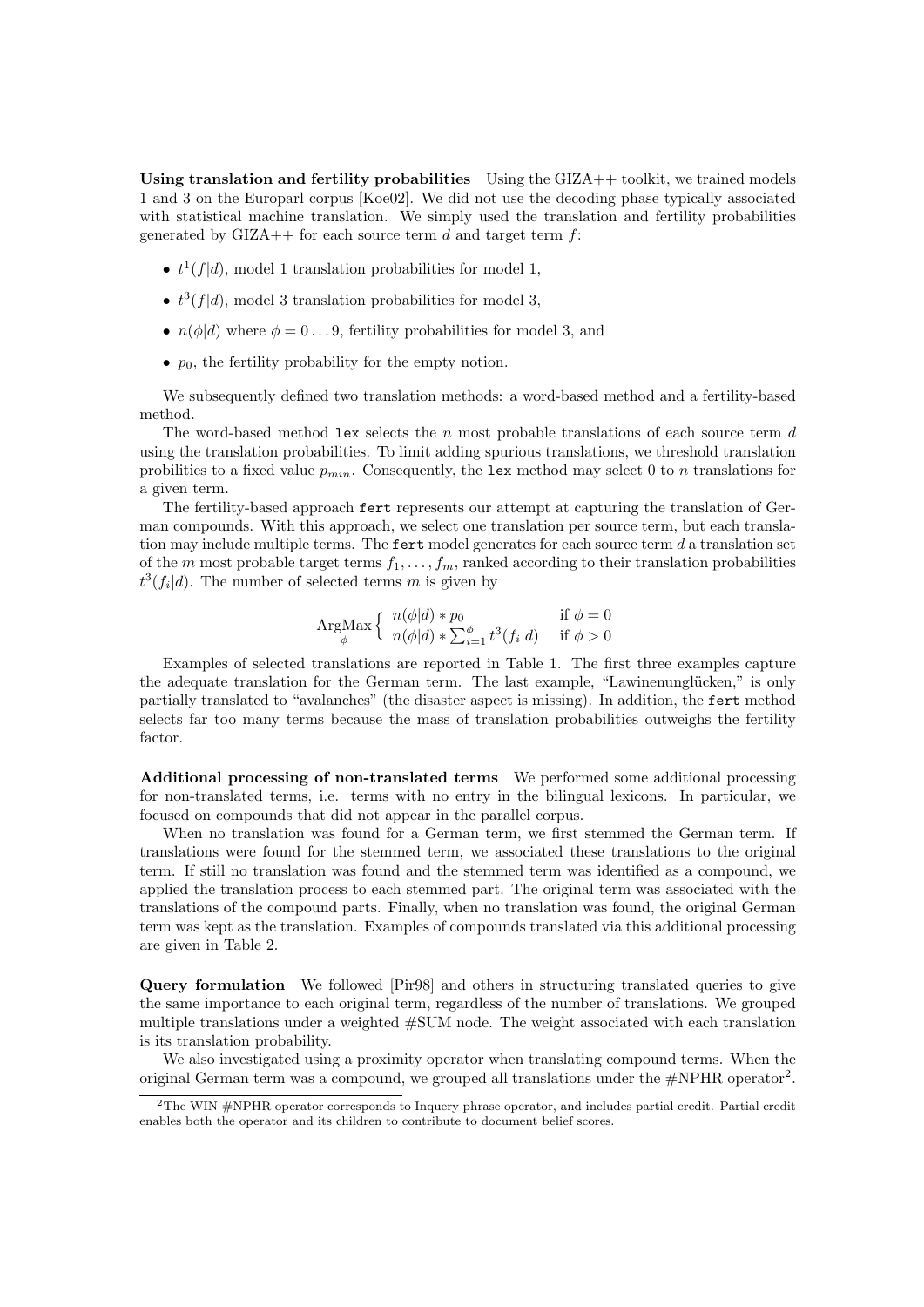#### Term: globale

|          | $t^3(f d)$ | ⊕ | $n(\phi d)$ | lex translation | fert translation |
|----------|------------|---|-------------|-----------------|------------------|
| globale  | 0.306778   |   | 0.746871    | globale         | globale          |
| mondiale | 0.152177   |   | 0.165741    | mondiale        |                  |
| global   | 0.115814   |   | 0.0617001   | global          |                  |
| mondial  | 0.0928475  | 2 | 0.0207158   |                 |                  |
| chelle   | 0.0456918  |   | $\cdots$    |                 |                  |

#### Term: Klimaveränderungen

|             | $t^3(f d)$ | Ø              | $n(\phi d)$ | lex translation | fert translation |
|-------------|------------|----------------|-------------|-----------------|------------------|
| climatiques | 0.269569   | $\overline{2}$ | 0.589625    | climatiques     | climatiques      |
| changements | 0.258488   |                | 0.105312    | changements     | changements      |
| changement  | 0.105622   | 3              | 0.0936477   | changement      |                  |
| climatique  | 0.103034   |                | 0.07117     |                 |                  |
| climat      | 0.0250892  |                | $\cdots$    |                 |                  |

#### Term: Treibhauseffektes

|       | ۴ð        | Ф          | $n(\phi d)$ | lex translation | fert translation |
|-------|-----------|------------|-------------|-----------------|------------------|
| effet | 0.265273  | $\epsilon$ | 0.283692    | effet           | effet            |
| serre | 0.26525   |            | 0.246126    | serre           | serre            |
| venir | 0.0380016 |            | 0.174969    |                 |                  |
| mes   | 0.0191118 |            | 0.0651408   |                 |                  |

#### Term: Lawinenunglücken

|               | $t^3(f d)$ | Φ              | $n(\phi d)$ | lex translation | fert translation |
|---------------|------------|----------------|-------------|-----------------|------------------|
| avalanches    | 0.10976    |                | 0.404492    | avalanches      | avalanches       |
| programmer    | 0.10976    | $\overline{2}$ | 0.231625    | programmer      | programmer       |
| servir        | 0.10976    | 3              | 0.1003      | servir          | servir           |
| court         | 0.10976    | 0              | 0.0752761   |                 | court            |
| interventions | 0.10976    | 9              | 0.0611943   |                 | interventions    |
| diverses      | 0.109759   | 4              | 0.0435146   |                 | diverses         |
| série         | 0.109759   |                |             |                 | série            |
| pourquoi      | 0.109759   |                |             |                 | pourquoi         |
| zones         | 0.109624   |                |             |                 | zones            |

Table 1: Examples of German to French translations. We used the probabilities  $t^3(.).$  to select translations in the lex method. We used both  $t^3(.).$ , the translation probabilities, and  $n(\phi|.)$ , the fertilities from Model 3 to generate translation in the fert approach.

| Compound term  | Identified Translations | t(f d)     |
|----------------|-------------------------|------------|
| Wohnungsbrände | logement                | (0.453006) |
|                | incendie                | (0.319306) |
|                | au                      | (0.256685) |
|                | feu                     | (0.153006) |
| Weltmeisterin  | du                      | (0.172959) |
|                | champions               | (0.135024) |
|                | monde                   | (0.135023) |

Table 2: Examples of compounds translated through additional processing for terms outside the lexicon. Translation is performed using lex,  $n = 3$ ,  $p_{min} = 0.1$  and Model 3 translation probabilities.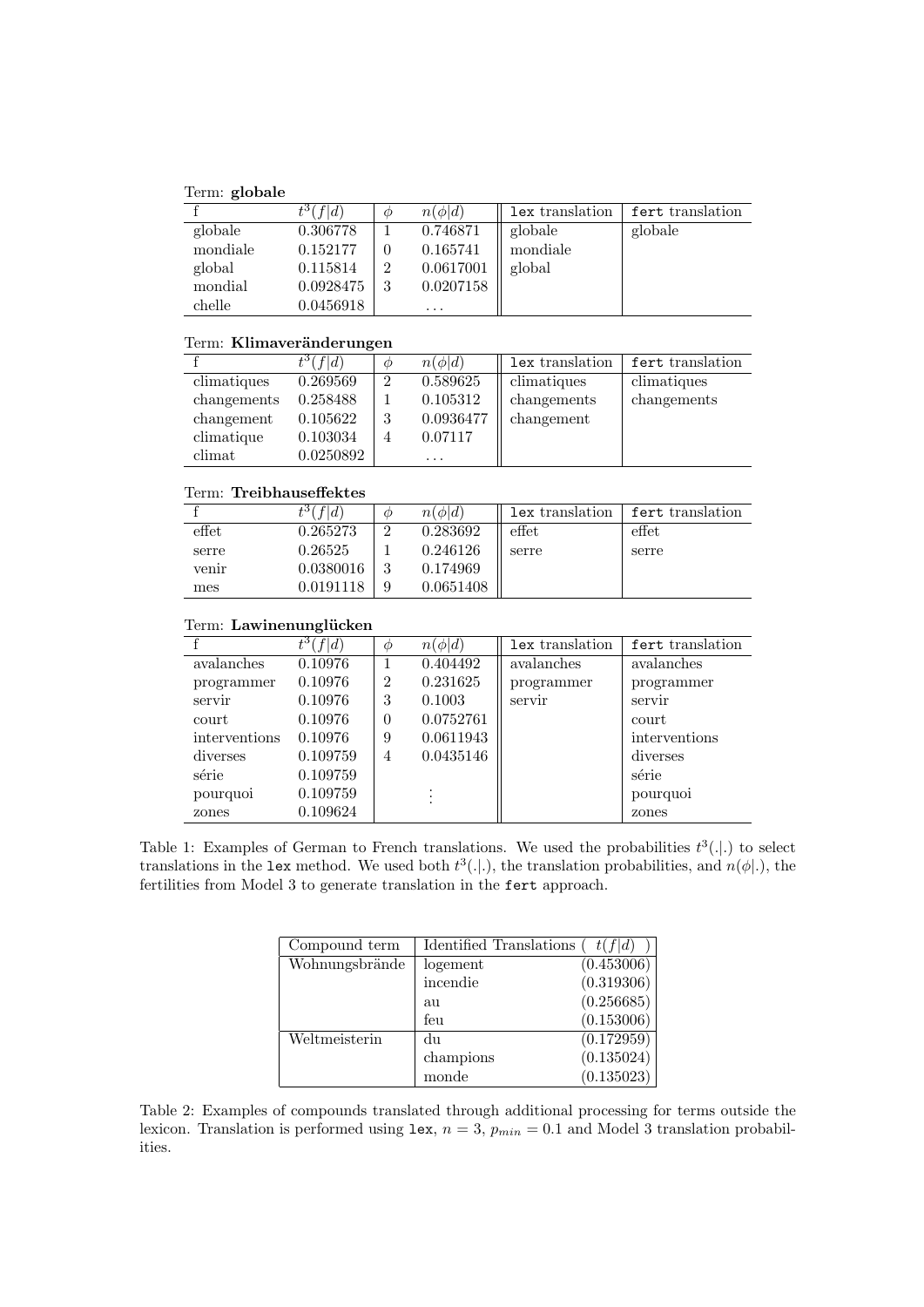| Run                         |              |               | Avg. Prec.   R-Prec.   Prec. at 20 doc. |
|-----------------------------|--------------|---------------|-----------------------------------------|
| $t^1$ , lex, $\#\text{SUM}$ | $\pm 0.2934$ | 0.2951        | $\pm 0.2224$                            |
| $t^3$ , lex, $\#\text{SUM}$ | $\pm 0.3225$ | $\mid 0.3250$ | $\pm 0.2541$                            |
| $t^3$ , fert, #SUM   0.2717 |              | 0.2868        | $\pm 0.2133$                            |

Table 3: Comparisons between bilingual base runs. The lex approach using Models 1  $(t<sup>1</sup>)$  and 3  $(t^3)$  used  $n = 3$  and  $p_{min} = 0.1$ .

| Run                            |        |        | Avg Prec.   R-Prec.   Prec. at 20 doc. |
|--------------------------------|--------|--------|----------------------------------------|
| $t^3$ , fert, $\#\mathrm{SUM}$ | 0.2717 | 0.2868 | 0.2133                                 |
| $t^3$ , fert, $\#\text{NPHR}$  | 0.2708 | 0.2779 | 0.2153                                 |

Table 4: Capturing the translation of German compounds. Comparison between the #SUM and the #NPHR operators.

#### 3.3 Results and discussion

Base runs We ran our first set of experiments set to determine whether the more sophisticated translation model (Model 3) improves retrieval performance over the simpler Model 1. We compared Model 1  $(t^1)$  and Model 3  $(t^3)$  with the lex translation selection. Results are reported in Table 3. Model 3 with lex provided a strong baseline with the #SUM operator. The lex method using Model 3 outperforms the lex method using Model 1, although the difference is not statistically significant. We found that many queries improved by a noticeable margin when Model 3 was introduced, and that some of that queries that degraded were affected by poor post-translation stopword removal.

Fertility runs Our attempt to capture the translation of compounds using fertilities had limited success. We find the fert method promising inasmuch as it is able to identify adequate compound translations but suffers from selecting a single, possibly multi-term translation. The difference between runs lex and fert using Model 3 (cf. Table 3) is statistically significant<sup>3</sup>. We have already seen ("Lawinenungglücken") that the fert approach may select too many terms when the probability mass of the candidate set outweighs the fertility probability factor. In addition, selecting a single translation as does the fert approach, limits the effectiveness of retrieval. We evaluated the lex approach selecting a single translation  $(n = 1)$ , and the average precision dropped to 0.2641<sup>4</sup>. This result confirms our suspicion that the fert approach is hindered by selecting a single, possibly multi-term translation.

Translated compounds as phrases Next we studied the impact of query formulation with the fert approach. The fert approach captures the translation of German compounds into multiple French terms. We expected that introducing the #NPHR operator would positively impact retrieval, since French phrases were a better representation of German compounds. The results reported in Table 4 did not support our intuition: the #NPHR operator did not improve average precision. We think that partial credit diluted results, because with partial credit the children of a phrase contribute independently as concepts to document scores. In future work, we will explore alternative scoring approaches for the phrase proximity to retain the translations of a source term as a single concept.

Seeding translation models We also investigated seeding the translation models with a machinereadable dictionary. We tested only with Model 3 and found no differences between the two translation probability tables.

<sup>&</sup>lt;sup>3</sup>We used the Wilcoxon signed-rank test, with  $\alpha = 0.05$ .

<sup>4</sup>This difference is also found statistically significant.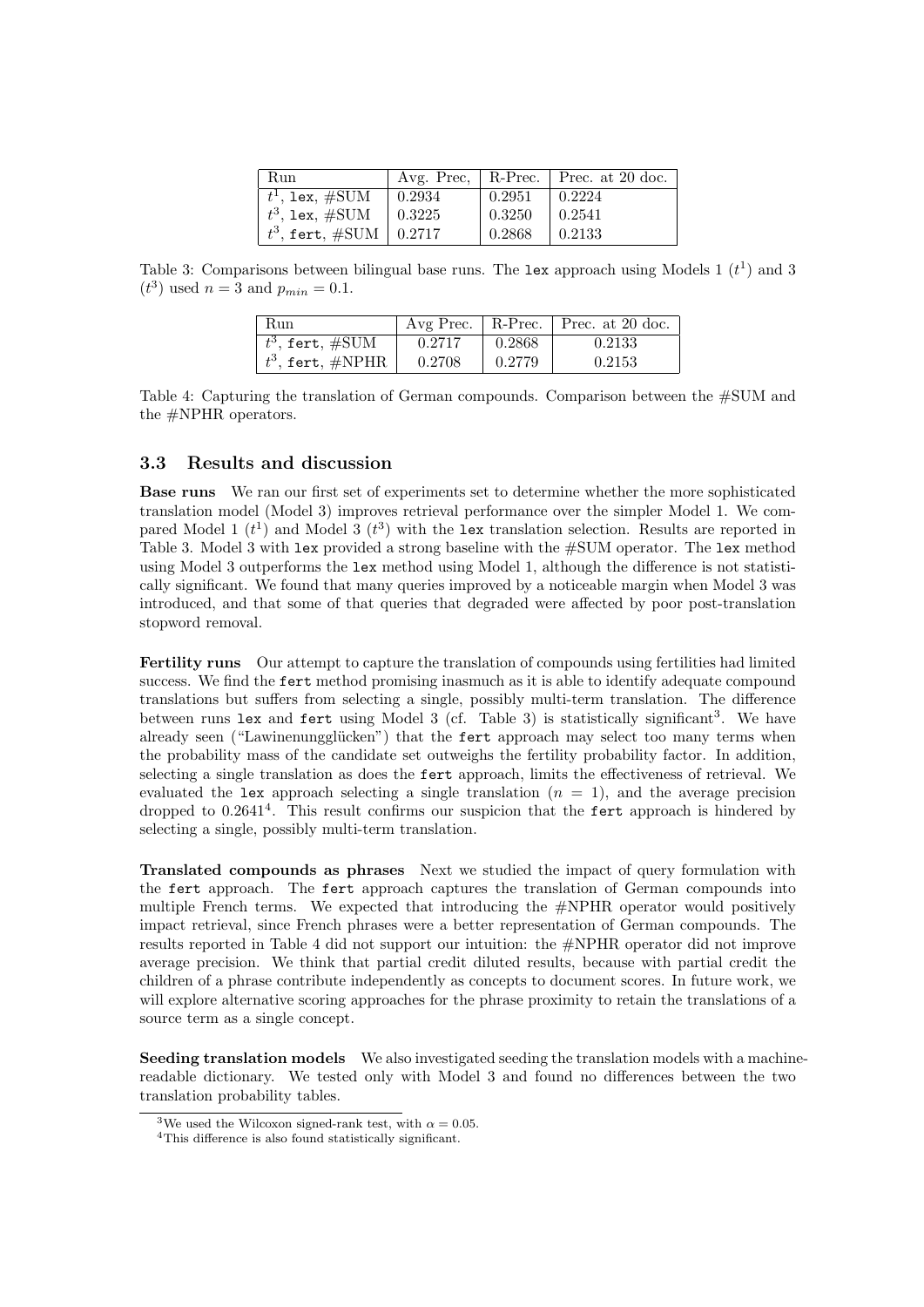| Run                                       | Avg Prec. $\vert$ R-Prec. $\vert$ Prec. at |        |           | Above/equal/below    |
|-------------------------------------------|--------------------------------------------|--------|-----------|----------------------|
|                                           |                                            |        | $20$ doc. | Median               |
| $t1$ , 1ex, nd, NoPRF                     | 0.2934                                     | 0.2951 | 0.2224    |                      |
| $t^1$ , lex, nd, $\gamma = 4$ (tlrde2fr4) | 0.3289                                     | 0.3005 | 0.2531    | 23/1/24              |
| $t^3$ , 1ex, nd, NoPRF (tlrde2fr2)        | 0.3225                                     | 0.3250 | 0.2541    | 32 / 2 / 14          |
| $t^3$ , lex, nd, $\gamma = 1$ (tlrde2fr3) | $0.3750*$                                  | 0.3409 | 0.3000    | $\sqrt{2}/15$<br>31/ |
| $t^3$ , fert, d (tlrde2fr1)               | 0.2723                                     | 0.2877 | 0.2153    | 25/1/22              |
| $t^3$ , fert, d, $\gamma = 1$             | 0.3250                                     | 0.2915 | 0.2571    |                      |

Table 5: Experimental results using post-translation pseudo-relevance feedback. All runs with PRF used  $N = 20$ ,  $n = 5$ ,  $m = 20$ ,  $\beta = 1$ .  $\star$  indicates that PRF improves over the base run, and the difference is statistically significant with  $\alpha = 0.01$  using the Wilcoxon signed-rank test.

Runs using pseudo-relevance feedback Finally we report on experiments using post-translation pseudo-relevance feedback (PRF). After the initial retrieval, we selected the five highest-ranked documents as relevant documents. We also selected the twenty lowest-ranked documents as nonrelevant. We use the non-relevant documents as a filter to prevent common words from being selected by PRF.

As can be observed in Table 5, the introduction of PRF was beneficial. We observed the typical behavior when comparing base runs and PRF. In the best case (run " $t^3$ , lex"), PRF helps improve the performance of 59% of queries and degrade 38% of the queries. In the two other runs, PRF is helpful for  $50\%$  of queries, and not so helpful for  $44\%$  of queries.

A point of interest is the comparison to the median. There is a significant difference in average precision between the base run and the PRF run using lex and Model 3; however each run compares similarly to the median of all runs. After analysis, we observed the well-documented seesaw effect of pseudo-relevance feedback: 10 queries fell below the median when PRF was added, while 8 queries rose above the median.

# 4 Monolingual experiments

We participated in the monolingual track with three new languages: Finnish, Portuguese and Russian. We revisited our approach to compound handling and experimented with the creation of stopword lists.

# 4.1 Compound handling in Finnish retrieval

Prior research During past CLEF campaigns, the handling of compounds has received a fair amount of attention. Prior research has found that, for German, Dutch, or Finnish, breaking compounds into parts and searching on the parts was beneficial to both monolingual and crosslingual retrieval [HKP<sup>+</sup>02, Md02]. Alternatively, some researchers have focused on character n-grams as indexing units for European languages (cf. [MMP01]), limiting the reliance on compound identification. Indeed character n-grams may capture compound parts without explicitly identifying compounds.

Compounds are not like phrases At CLEF 2000, we investigated the impact of decompounding on monolingual retrieval for German. In those experiments, we found that decompounding was useful and that representing compounds using the #NPHR operator with partial credit was the most effective. The #NPHR operator corresponds to an unordered proximity of 3, and partial credit allows the children of the proximity operator to contribute to the final belief score, independently of the operator.

With this year's experiments, we revisited the operator and proposed a stricter proximity #NPHR0. In order to contribute to the document belief score, parts of the compound must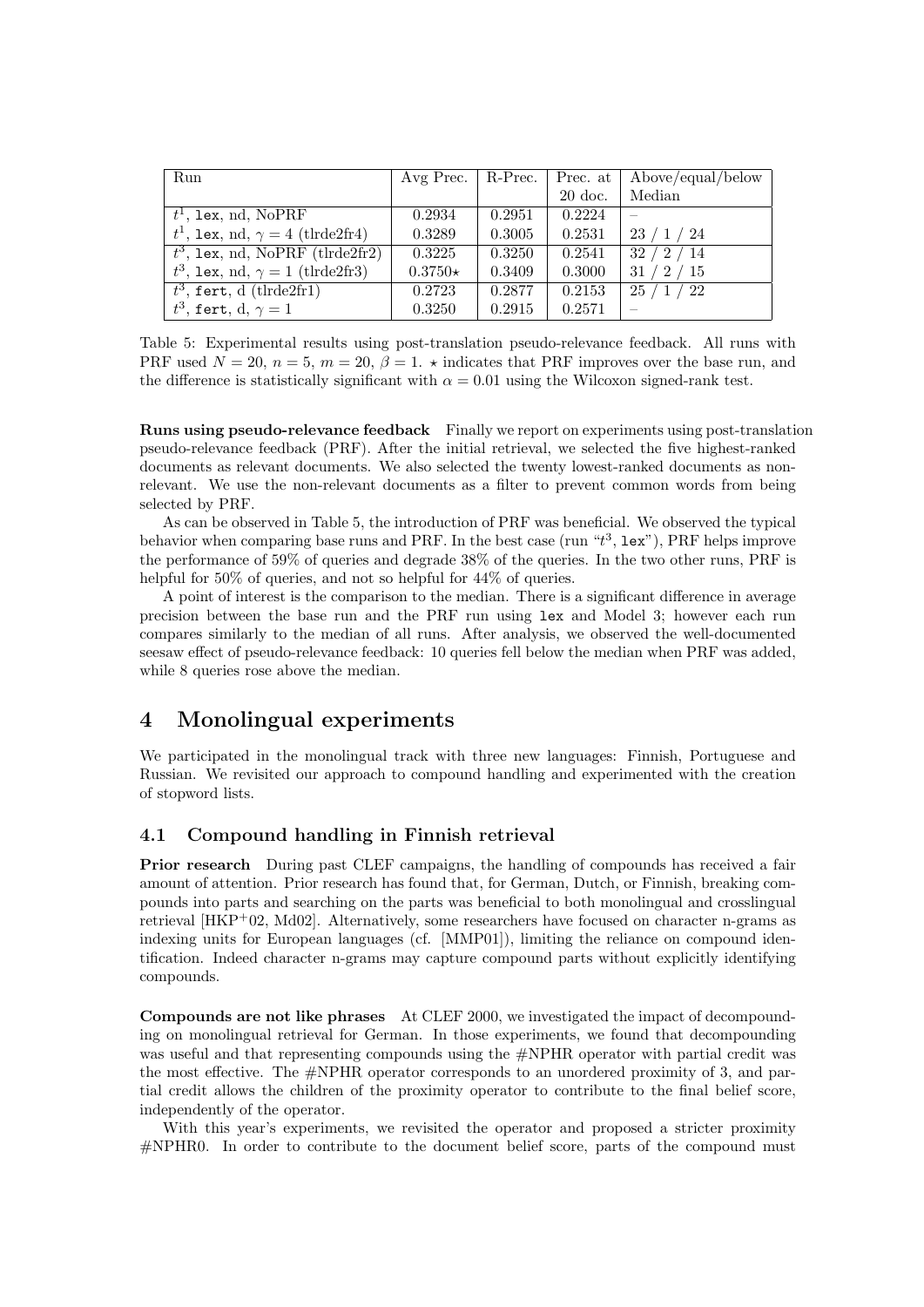| Run              | Avg. Prec. |        | $\mid$ R-Prec. $\mid$ Prec. at 20 doc. |
|------------------|------------|--------|----------------------------------------|
| $\#\text{NPHR}$  | 0.5418     | 0.4903 | 0.2722                                 |
| $\#\text{NPHR0}$ | 0.5562     | 0.5027 | 0.2744                                 |

Table 6: Experimental results using different operators in the representation of Finnish compounds. Differences are not statistically significant.

appear in a compound, not in a "phrase" environment. Partial credit is still applied. In other words, we replaced the unordered proximity of 3 with a proximity of 0. This is made possible by our indexing scheme, where compounds and their parts are indexed.

Experimental results and discussion Table 6 summarizes our experimental results with Finnish compounds. We observe a small improvement in both average precision and R-Precision, although the difference is not statistically significant.

Let us note that all documents that satisfy the  $\#\text{NPHR0}$  operator also satisfy the  $\#\text{NPHR}$ operator, although their belief score may be different under each condition. For some queries, e.g. query 208, the #NPHR run ranks relevant documents higher in the list, suggesting that it finds useful proximities in addition to the exact compounds. On the other hand, for other queries, e.g. query 203, the additional proximities found in documents degrade the ranked list by pushing relevant documents further down the list. We suspect that the difference in ranking is linked to the different *idf* values associated with the  $\#NPHR$  and  $\#NPHR0$  operators.

### 4.2 Experiments with stopword lists

Two sources to identify stopwords At NTCIR-4, we built upon Savoy's work [Sav01] and we compared using collection and query log statistics to create stopword lists. We found little differences in retrieval effectiveness.

For our CLEF experiments, we merged both approaches. We selected the most frequent terms in the collection as stopwords. We subsequently enriched that list with terms extracted from query logs. No manual review of the list was performed.

For our runs, we selected the most frequent 100 and 200 stemmed terms in collections. To those collection-based lists, we added stemmed terms that occurred in over 20% of the query logs. For each language, a query log consisted of collected CLEF queries from previous campaigns.

Results and discussion In Table 7, we compare our base runs with no stopword removal (none) with removing stopwords extracted from collection statistics and query logs. Stopword lists are a useful tool to make search more effective in terms of average precision. We observe statistically significant differences in average precison for all runs.

We conclude our discussion on stopword lists by outlining the need for human review. In the Finnish stopword list, we noticed cities such as Helsinki and Tampere, as well as terms like suomi (Finland, finnish language) and suomalainen (finnish). Similarly the Portuguese list contains Lisboa, Portugal, português, governo or ministro. While such terms are frequent in the collection, they are not truly stopwords and interfered with some queries (e.g. query 231).

# 5 Conclusion

Our bilingual experiments with IBM Model 3 are promising. Using a word by word translation, we were able to capture the translation of German compounds using translation and fertility probabilities. In the future, we will expand our work to select more than one translation per source term. In addition we will investigate alternative scoring for the  $\#NPHR$  operator, where partial credit is not allowed to dilute the contribution of other concepts. Finally, we will investigate whether there is added value in using Model 4 or 5 in the context of word-by-word translation.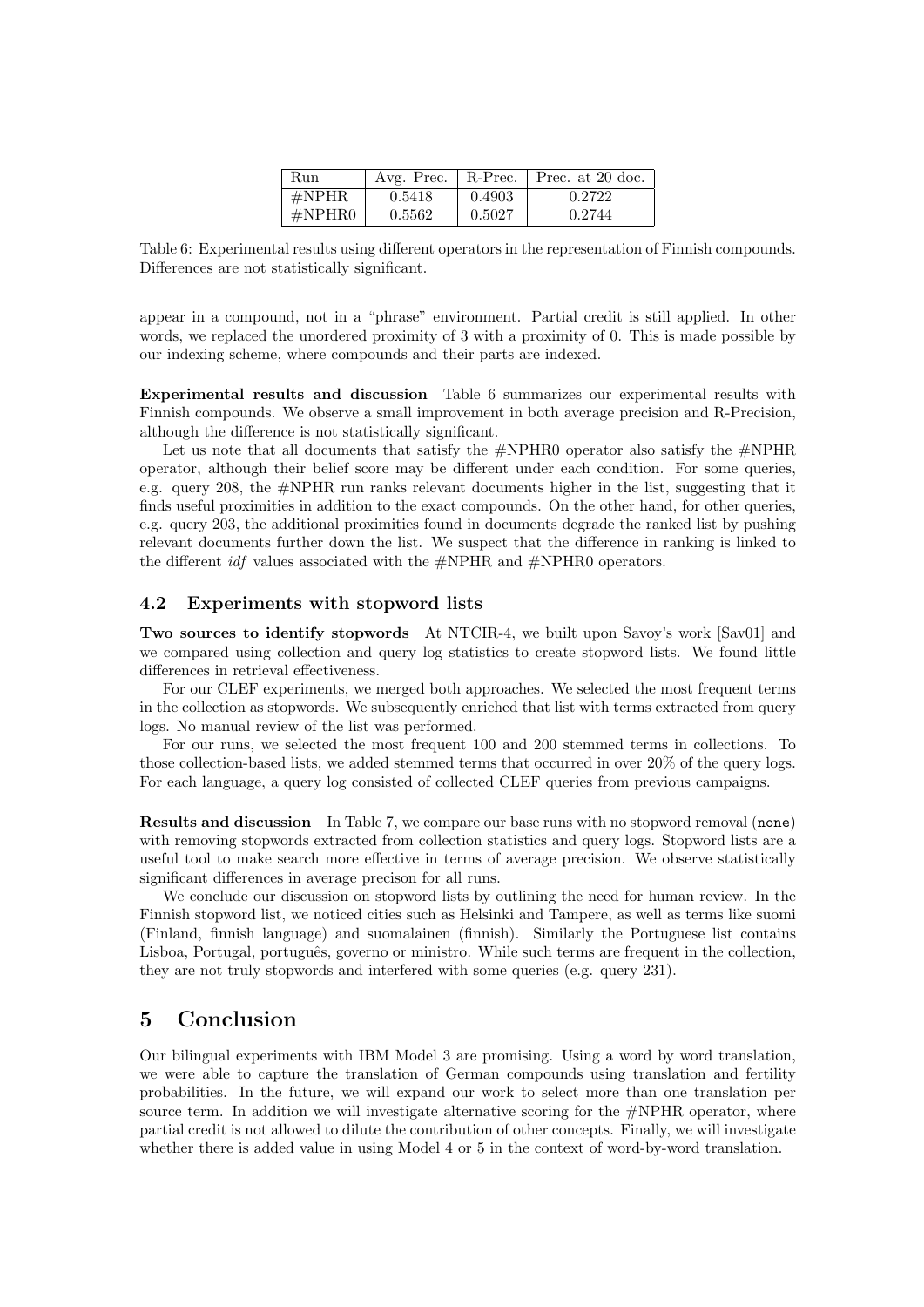| Run                                   | Avg. Prec.          | R-Prec. | Above/equal/below |
|---------------------------------------|---------------------|---------|-------------------|
|                                       |                     |         | Median            |
| fi, none                              | 0.5466              | 0.4947  |                   |
| fi, 100 (thrfi1)                      | $0.5551 +$          | 0.4994  | 23/8/13           |
| fi, 200 (thrfi2)                      | $0.5562*$           | 0.5027  | 23/9/12           |
| pt, none                              | 0.4250              | 0.3992  |                   |
| pt, $100$ (tlrpt1)                    | $0.4458 +$          | 0.4017  | 16/15/14          |
| pt, $200$ (tlrpt2)                    | $0.4469 \star\star$ | 0.4044  | 16/17/12          |
| ru, none $(t\overline{\text{lrru2})}$ | 0.3176              | 0.2783  | 9/7/17            |
| ru, $100$ (tlrru1)                    | $0.3702 \star\star$ | 0.3183  | 13/9/11           |
| ru, 200                               | $0.3820 + \star$    | 0.3364  |                   |

Table 7: Summary of our monolingual runs, with an emphasis on using stopword lists. Finnish runs use the #NPHR0 operator. The  $\star\star\star$  sign indicates a statistical difference with the base run "none" with  $\alpha = 0.01, 0.05$  using the Wilcoxon signed-rank test.

We find our monolingual runs satisfactory. Our reformulated compound handling in Finnish improved was beneficial when compared to our previous approach. Compound handling may also benefit from improved partial credit. We have observed similar findings with German and Korean. Our stopword experiments confirmed well-established results about stopword removal and retrieval effectiveness.

# References

- [BDPDPM93] P. Brown, V. Della Pietra, S. Della Pietra, and R. Mercer. The mathematics of statistical machine translation: parameter estimation. Computational Linguistics, 19(2), June 1993. [BRS01] M. Braschler, B. Ripplinger, and P. Schäuble. Experiments with the eurospider retrieval system for clef 2001. In Peters et al. [PBGK02]. [CCB92] W. B. Croft, J. Callan, and J. Broglio. The INQUERY retrieval system. In Proceedings of the  $3^{rd}$  International Conference on Database and Expert Systems Applications, Spain, 1992.
- [HC93] D. Haines and W.B. Croft. Relevance feedback and inference networks. In Proceedings of the Sixteenth Annual International ACM SIGIR Conference on Research and Development in Information Retrieval, pages 2–11, 1993.
- [HG96] D. Hull and G. Grefenstette. Querying across languages: a dictionary-based approach to multilingual information retrieval. In Proceedings of the  $19<sup>th</sup>$  Annual International ACM SIGIR Conference on Research and Development in Information Retrieval, pages 49–57, 1996.
- [HKP+02] H. Hedlund, H. Keskustalo, A. Pirkola, E. Airio, and K. Järvelin. Utaclir at CLEF 2001 - effects of compound splitting and N-gram techniques. In Peters et al. [PBGK02], pages 118–136.
- [KNS03] W. Kraaij, J.-Y. Nie, and M. Simard. Web-based statistical translation models in cross-language information retrieval. Computational Linguistics, 29(3):381–419, 2003.
- [Koe02] P. Koehn. Europarl: A multilingual corpus for evaluation of machine translation. Draft, 2002.